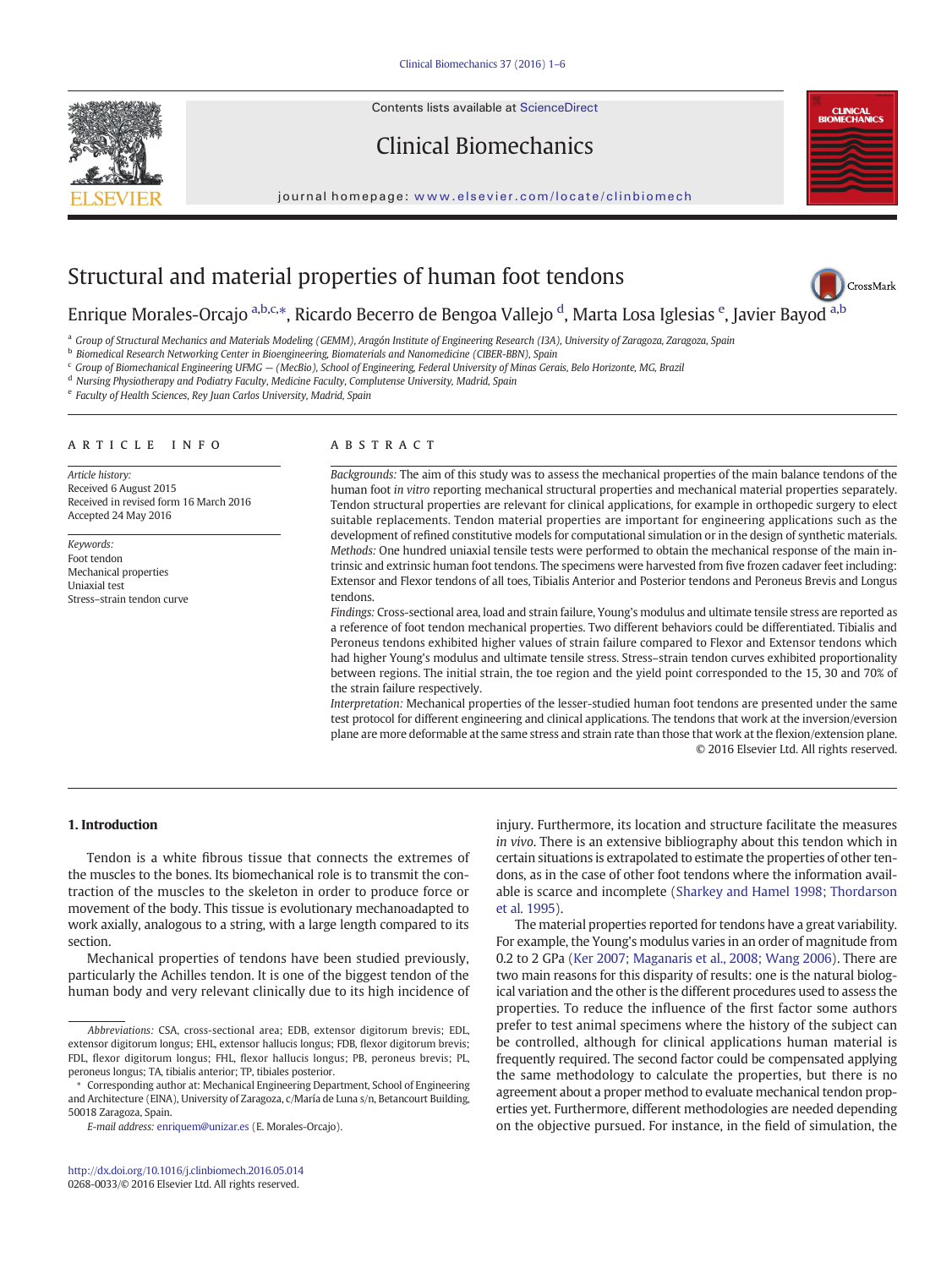<span id="page-1-0"></span>characterization of a tissue can be approximated by linear, hyperelastic or viscoelastic models, which requires different mechanical parameters. The positive aspect of the use of different techniques to assess the mechanical properties is that it prevents bias.

The mechanical properties of human foot tendons are valuable information in different fields. In orthopedic surgery, the use of tendon grafts is common to repair tendons and ligaments [\(Giannini et al. 2008;](#page-5-0) [Sebastian et al. 2007; Zhao and Huangfu 2012\)](#page-5-0). Among other characteristics, the mechanical structural properties of the potential graft are one of the prerequisites that surgeons evaluate in the election of a suitable replacement. Detailed information of structural properties of every foot tendon would help surgeons in the decision making process. Computational biomechanics is another field in which experimental data of actual behavior of human foot tendons would provide a significant advance. From the engineering perspective, the human foot is a complex structure of small bones supported by strong ligaments and controlled by a network of tendons and muscles. Considering that the current barrier in foot computational simulation is the inclusion of these musculotendinous structures in the models [\(Morales-Orcajo](#page-5-0) [et al., 2015](#page-5-0)), a detailed description of their material properties will help in the definition and adjustment of foot tendon material models.

The purpose of this study is to assess the mechanical properties of the human foot tendons responsible for the stabilization of the ankle joint and control motion of toes. One hundred samples of these lesserstudied foot tendons were tested in vitro. Particular effort was made to proportionate a refined description of their hyperelastic feature. As outcome, a dataset of experimental values for engineering and clinical applications is provided.

## 2. Methods

## 2.1. Tendon specimens

A total of one hundred tendons samples were taken from five male elder donors, with the approval of the ethical committee of clinical research of the Hospital Clínico San Carlos in Madrid. A sample of each tendon was cut from the most relative uniform crosssectional area (CSA) removing all the soft tissue around the tendon. After the dissection, the samples were frozen and kept at a temperature of −20 °C [\(Devkota and Weinhold 2003; Schechtman and Bader](#page-5-0) [1997; Sebastian et al. 2007; Zhao and Huangfu 2012\)](#page-5-0) until the day of testing (8–12 months) [\(Vergari et al. 2011](#page-5-0)).

The tendons included in the experiments were sorted in two groups: the long tendons involved in flexion and extension of the toes, on the one hand and the thick tendons intervening on the inversion and eversion of the ankle, on the other hand. The former includes the Extensor Digitorum Brevis (EDB) and the Extensor Digitorum Longus (EDL) which extent lesser toes, the Extensor Hallucis Longus (EHL) which extends the great toe, the Flexor Digitorum Brevis (FDB) and the Flexor Digitorum Longus (FDL) which flex the four lateral toes and the Flexor Hallucis Longus (FHL) which flexes the hallux. The latter involves the Tibialis Anterior (TA) and the Tibialis Posterior (TP) which invert the foot, and the Peroneus Brevis (PB) and Peroneus Longus (PL) which evert the foot (Fig. 1). These tendons enable us to stay balanced in upright position.

# 2.2. Testing procedure

Specimens were gradually thawed and kept hydrated until the time of testing at room temperature (~ 25 °C). The CSA was measured right before testing taking the average of three measures along the longitudinal axis of the sample. The maximal and minimal diameters of the tendon were measured with a digital caliper to calculate CSA by approximating it as an ellipse [\(Giannini et al. 2008; Vergari et al.](#page-5-0) [2010](#page-5-0)). A pair of screw lock clamps was specifically designed to perform the tests. The inner sides of the stainless steel clamps were milled with small holes to improve the grip. No cycle of tissue preconditioning was applied to the samples ([Butler et al. 1984; Giannini et al. 2008;](#page-5-0) [Schechtman and Bader 1997; Zhao and Huangfu 2012\)](#page-5-0).

A universal testing machine (Instron Ltd., U.K., model 5548) was used to perform the tests [\(Fig. 2](#page-2-0)). An initial stretch of 1 MPa was applied to remove any slack in the samples. Then, a displacement was applied at a rate of 0.1 mm/s to failure. This rate corresponds with approximate 10–20% s−<sup>1</sup> depending on length sample. Strain was measured using clamp-to-clamp displacement. The trials with evidences of slipping or initial damage were discarded.

#### 2.3. Tendon stress–strain curve

The stress–strain curve is the normalized curve of the load–displacement graph provided by the test machine. This curve represents the main material parameters. The x coordinate indicates the strain failure, the y coordinate indicates the ultimate tensile stress and the Young's modulus is the slope of the linear region of the curve. Stress  $(\sigma)$  is



Fig. 1. Schematic view of the anatomical position of the specimens tested.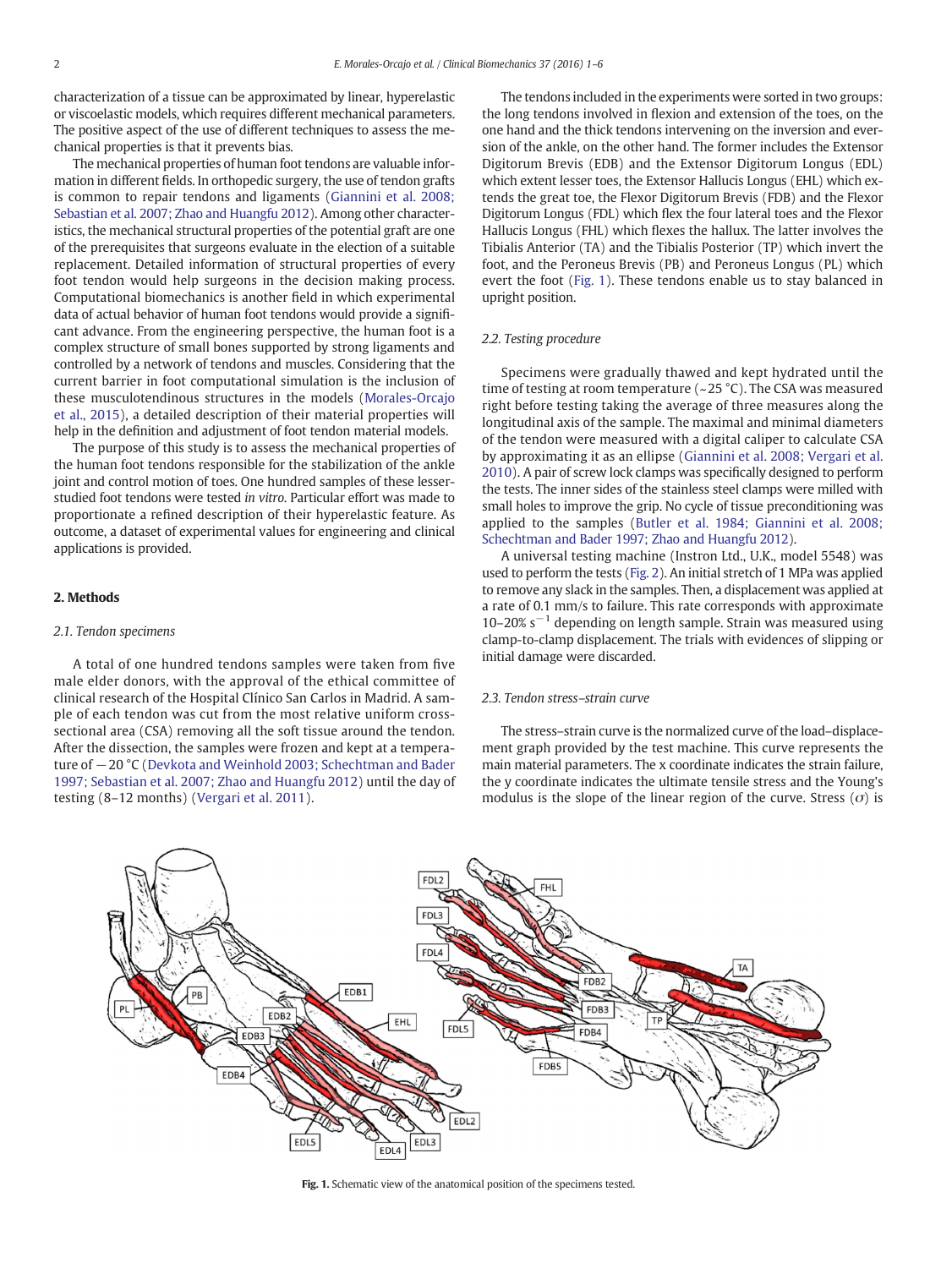<span id="page-2-0"></span>

Fig. 2. Peroneus Brevis sample in the universal testing machine during test.

calculated dividing the load (F) by the initial CSA (engineering stress)  $\sigma = F/CSA_0$  and the strain ( $\varepsilon$ ) is calculated dividing the displacement (δ) by the initial length ( $L_0$ ) of the sample  $\varepsilon = \delta / L_0$ . Three distinct regions are identified: the toe region characterized by a non-linear strain with small tension, the linear region where the stress increases linearly with the strain and the yield region where macroscopic failure appears. The toe region, in turn, is possible to divide in two parts: the noteworthy initial strain and the non-linear transition previous to the linear region (Fig. 3).

A criterion to determine these regions never has been stipulated and it is subjected to the visual perception of the slope of the curve. This demarcation although is qualitatively worthy could be misleading in quantifying accurately the actual range of each region. Therefore, we propose a criterion to quantify those regions taking as reference the Young's modulus of each test. Hence, the initial strain is defined as the part of the curve from its beginning to a deviation greater than 20% of the Young's modulus (Point A Fig. 3); and the linear region is defined as the part of the curve with the curvature less than 20% of the Young's modulus, thus delimiting toe and yield region as well (Point B and C



Fig. 3. Scheme of typical stress-strain curve for tendon tissue normalized to strain failure, identifying regions and proportionality ratios. YM - Young's modulus.

Fig. 3). Visually, the resulting regions fit with the description in the literature ([Abrahams 1967\)](#page-5-0).

# 2.4. Statistical analysis

The variables of interest for the evaluation of the mechanical response of foot tendons that work at different planes were the ultimate tensile stress and the Young's modulus. Differences were determined using two tailed impaired t-tests and the significant level was set at  $p < 0.05$ .

# 3. Results

# 3.1. Tendon mechanical structural properties

In Table 1 are summarized the structural properties of each foot tendon. Ranges are reported together with mean and standard deviation in order to facilitate comparison with other works. Failure load values are the maximum load recorded by the load cell of the testing machine. After that value, load decreased drastically. Note that values reported of extensor and flexor digitorum correspond to the toe-branches of the tendons [\(Fig. 1](#page-1-0)). Hence, to estimate the failure load of the whole tendon, the maximal load measured in these experiments should be multiplied by the number of branches of the tendon.

Due to the length of the samples tested do not correspond with the total physiological length of the tendons, structural properties of the tendon such as stiffness and energy to failure cannot be reported.

## 3.2. Tendon stress–strain curve

A total of six trials were discarded. The rest showed the characteristic stress–strain curve of tendon tissue (Fig. 3). Using the criterion defined in the [Section 2.3](#page-1-0) the regions of the each stress–strain curve were accurately quantify. In [Table 2](#page-3-0) are presented the mean strain values of the four points that delimit the regions. Inversion/eversion tendons showed strain values nearly twice that of flexor/extensor toes tendons for each region.

Based on these values, strain proportionality within regions was detected when normalized to strain failure, understanding failure point as the point of the curve that supports the maximum stress. The initial strain, the toe region and the yield point corresponded to 15, 30 and 70% of the strain failure respectively. These delimiting points and the region proportionality are shown schematically in Fig. 3.

#### 3.3. Tendon mechanical material properties

In [Fig. 4](#page-3-0), the summary of all trial curves is depicted. The points represent the failure point of the stress–strain curve of each sample tested. They are connected to the origin with the characteristic S-shaped

Table 1 Structural properties of human foot tendons.

| Tendon           | Cross-sectional Area [mm <sup>2</sup> ] |                   | Failure load [N] |               |
|------------------|-----------------------------------------|-------------------|------------------|---------------|
|                  | Mean (SD)                               | (Range)           | Mean (SD)        | (Range)       |
| EDB <sup>1</sup> | 3.09 (SD 0.95)                          | $(1.53 - 4.56)$   | 37 (SD 14)       | $(12-62)$     |
| EDL <sup>1</sup> | 4.81 (SD 1.25)                          | $(2.83 - 7.34)$   | 127 (SD 84)      | $(52 - 237)$  |
| FDB <sup>1</sup> | 2.72 (SD 1.02)                          | $(1.48 - 5.18)$   | 65 (SD 48)       | $(13 - 179)$  |
| FDL <sup>1</sup> | 4.87 (SD 2.12)                          | $(1.54 - 9.03)$   | 74 (SD 30)       | $(37-138)$    |
| EHI.             | 8.53 (SD 1.35)                          | $(6.91 - 10.41)$  | 316 (SD 88)      | $(247 - 443)$ |
| <b>FHL</b>       | 15.77 (SD 2.64)                         | $(12.53 - 18.69)$ | 525 (SD 200)     | $(356 - 770)$ |
| TA               | 26.40 (SD 2.85)                         | $(23.75 - 29.85)$ | 458 (SD 155)     | $(306 - 669)$ |
| TP               | 24.02 (SD 3.69)                         | $(20.29 - 33.18)$ | 475 (SD 60)      | $(397 - 528)$ |
| PB               | 11.87 (SD 2.01)                         | $(10.13 - 15.22)$ | 239 (SD 99)      | $(138 - 392)$ |
| PI.              | 16.59 (SD 3.38)                         | $(13.22 - 21.17)$ | 346 (SD 196)     | $(130 - 629)$ |

These measurements correspond to the toe-branches of distal part of the tendon and not to the common proximal part. SD — Standard deviation.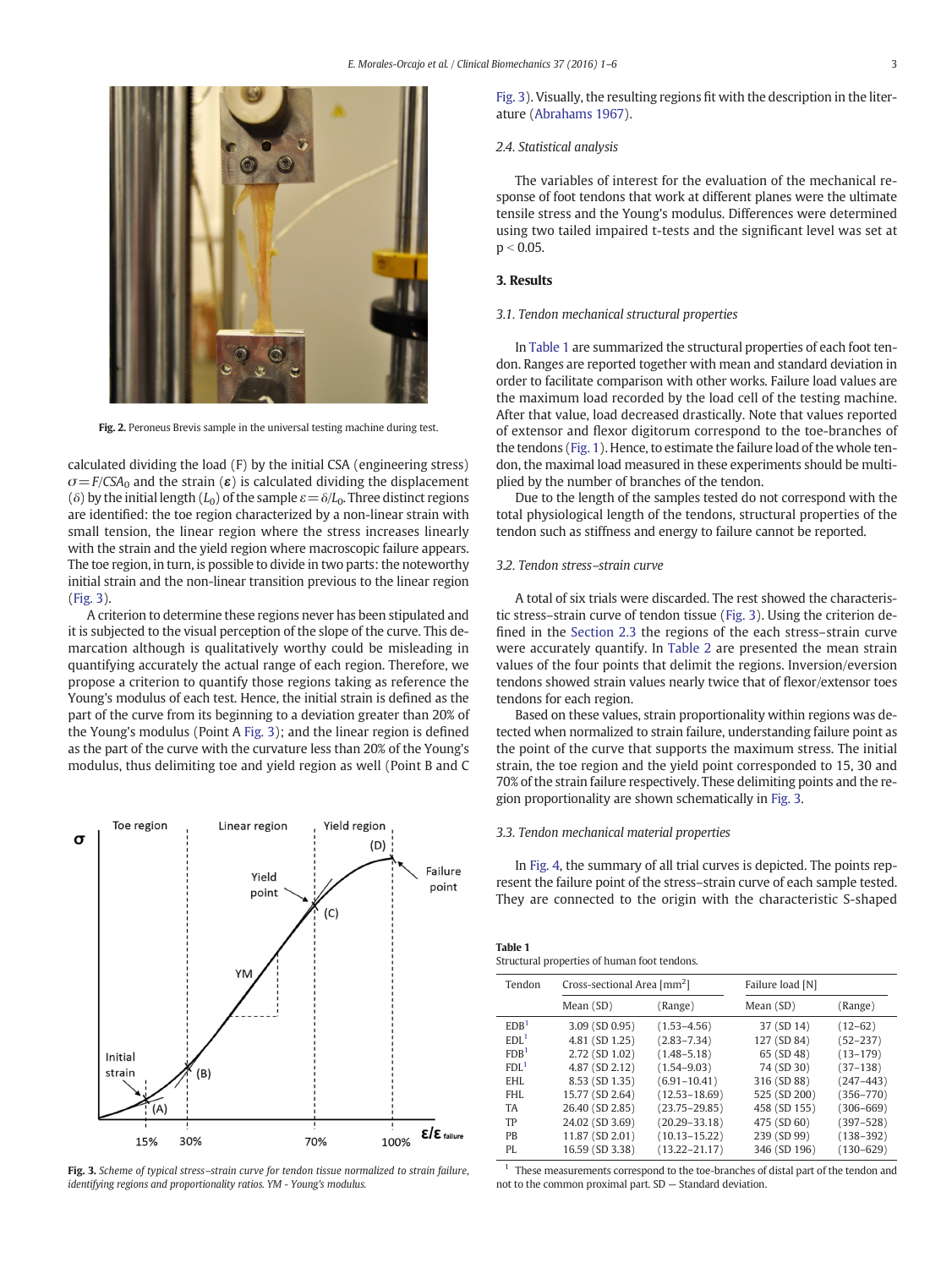<span id="page-3-0"></span>

| Table 2                                                                         |
|---------------------------------------------------------------------------------|
| Strain values of the point that delimit each region of the stress-strain curve. |

|                          |     | <b>EDB</b> | EDI. | <b>FDB</b> | FDI. | Average |
|--------------------------|-----|------------|------|------------|------|---------|
| Initial strain $(\%)$    | (A) | 1.0        | 1.4  | 1.4        | 1.6  | 1.4     |
| Toe region (%)           | (B) | 1.4        | 2.9  | 2.5        | 1.9  | 2.2     |
| Yield point (%)          | (C) | 4.3        | 6.2  | 5.2        | 5.0  | 5.2     |
| Failure point (%)        | (D) | 6.0        | 8.7  | 7.1        | 7.2  | 7.2     |
|                          |     |            |      |            |      |         |
|                          |     | TA         | TP   | PB         | PL   | Average |
| Initial strain $(\%)$    | (A) | 2.5        | 3.6  | 1.5        | 2.1  | 2.4     |
| Toe region (%)           | (B) | 6.4        | 6.4  | 2.6        | 4.5  | 5.0     |
| Yield point (%)          | (C) | 12.1       | 12.9 | 9.2        | 9.5  | 10.9    |
| Failure point (%)        | (D) | 17.0       | 16.3 | 14.2       | 13.7 | 15.3    |
|                          |     |            |      |            |      |         |
|                          |     | EHL        |      | <b>FHL</b> |      | Average |
| Initial strain $(\%)$    | (A) | 1.6        |      | 2.0        |      | 1.8     |
| Toe region (%)           | (B) | 3.9        |      | 4.3        |      | 4.1     |
| Yield point (%)<br>(C)   |     | 9.8        |      | 8.8        |      | 9.3     |
| Failure point (%)<br>(D) |     | 11.7       |      | 12.3       |      | 12.0    |

tendon curve although most of the curves have been removed in order to clarify the visualization. Strain failures are summarized for each tendon in Table 2. Young's modulus and ultimate tensile stress of each foot tendon is reported in Table 3.

Two different behaviors were distinguished with a significant difference of  $p < 0.001$ . On the one hand, flexor/extensor tendons were characterized by lower strain failure and higher Young's modulus. The median curve of these tendons is graphed with a black solid line (Fig. 4). On the other hand, inversion/eversion tendons presented larger strain limits and lower Young's modulus. The median stress–strain curve of these tendons is graphed with a red solid line (Fig. 4). The flexor/extensor tendons presented an average Young's modulus of 390 MPa (SD 175) against 195 MPa (SD 83) for inversion/eversion tendons.

There was no significant difference in Young's modulus and ultimate tensile stress between flexor and extensor tendons neither interdonor variability.

#### 4. Discussion

Mechanical properties of human tissues are relevant for many practical issues. Frequently, the measurement of these properties is concentrated in particular components with high clinical interest



Fig. 4. Stress–Strain graph including all samples tested sorted by muscle function.

| Table 3 |                                       |  |
|---------|---------------------------------------|--|
|         | Material properties sorted by tendon. |  |

| Tendon     | Young's Modulus [MPa] Mean (SD) | Ultimate tensile stress [MPa]<br>Mean (SD) |
|------------|---------------------------------|--------------------------------------------|
| <b>EDB</b> | 294 (SD 137)                    | 14 (SD 9)                                  |
| EDL.       | 395 (SD 180)                    | 26 (SD 21)                                 |
| <b>FDB</b> | 505 (SD 172)                    | 28 (SD 19)                                 |
| <b>FDL</b> | 337 (SD 138)                    | 16 (SD 7)                                  |
| EHL        | 448 (SD 183)                    | 39 (SD 18)                                 |
| <b>FHL</b> | 440 (SD 119)                    | 26 (SD 10)                                 |
| TA         | 165 (SD 73)                     | 17 (SD 6)                                  |
| TP         | 187 (SD 54)                     | 19 (SD 5)                                  |
| <b>PB</b>  | 203 (SD 94)                     | 20 (SD 10)                                 |
| PL         | 227 (SD 116)                    | 20 (SD 12)                                 |

SD – Standard deviation.

disregarding others less critical. This leads to the estimation of the properties of those other components by extrapolation. That is the case of tendon tissue where most of the studies measure the properties of the Achilles tendon, the patellar tendon or the supraspinatus tendon. In the present study, the tensile response of the lesser-studied foot tendons was tested in vitro. Structural and material properties are reported as reference under the same test protocol. Moreover, a criterion for quantitative description of the stress–strain curve has been defined for the first time.

The major finding of the experiments was the significant difference of the mechanical response between tendons which work at different planes. Flexor/extensor toe tendons showed twice the Young's modulus than inversion/eversion tendons. In practical terms, this means that tibialis and peroneus tendons undergo higher deformation for the same tensile stress. In computational simulation for linear models, the Young's modulus is the main parameter to describe the mechanical behavior of the material. In the case of tendon tissue the description of the fully mechanical behavior by a linear model is simplistic. Tendon tissue performs a hyperelastic behavior, thus, the typical material parameters of Young's modulus, ultimate tensile stress and strain failure are not sufficient. The quantitative description of the stress–strain curve provides a more refined characterization.

A qualitative description of the stress–strain curve has been defined previously ([Schechtman and Bader 1997; Spyrou and Aravas 2011;](#page-5-0) [Wang 2006](#page-5-0)). Generally three regions are identified: toe region, linear region and yield region. These regions are described based on the visual observation of a representative typical stress–strain curve, but do not consider the wide variability of each specimen. When we analyzed the result of the present work we were conscious of that description do not well-fit our curves and the delimitation of the regions were subjective to the perception of the analyst. In order to standardize this division the criterion described in [Section 3.2](#page-2-0) is proposed. Furthermore, we found important to include another subdivision to characterize the transition between the initial strain and the beginning of the linear region. This region was also identified by [Abrahams \(1967\)](#page-5-0). The histological studies describe this second region at the stage where the collagen fibers reach the final parallel orientation that governs the linear behavior after the stretch out of the wave-pattern that occurs initially [Abrahams](#page-5-0) [\(1967\)](#page-5-0).

During testing process some experimental difficulties were found. First of all, the tendons tested are considerably small compared with the rest of the tendons in the human body. Measure the CSA of these small tendons was critical because of the sensibility of the measurement. Little variations in the CSA had high impact in the calculus of the material properties. Caliper was chosen because of its ease of use and its sufficient level of accuracy and repeatability. This method is acceptable to measure tendons with CSA greater than  $1.5 \text{ mm}^2$  and constant along the longitudinal axis. Lumbrical tendon tests were discarded for their tiny CSA; with diameters of 0.9 mm and a precision of 0.1 mm the CSA of the lumbricals varied up to 20%. Although the caliper have higher accuracy, the sensitivity of the human eye to detect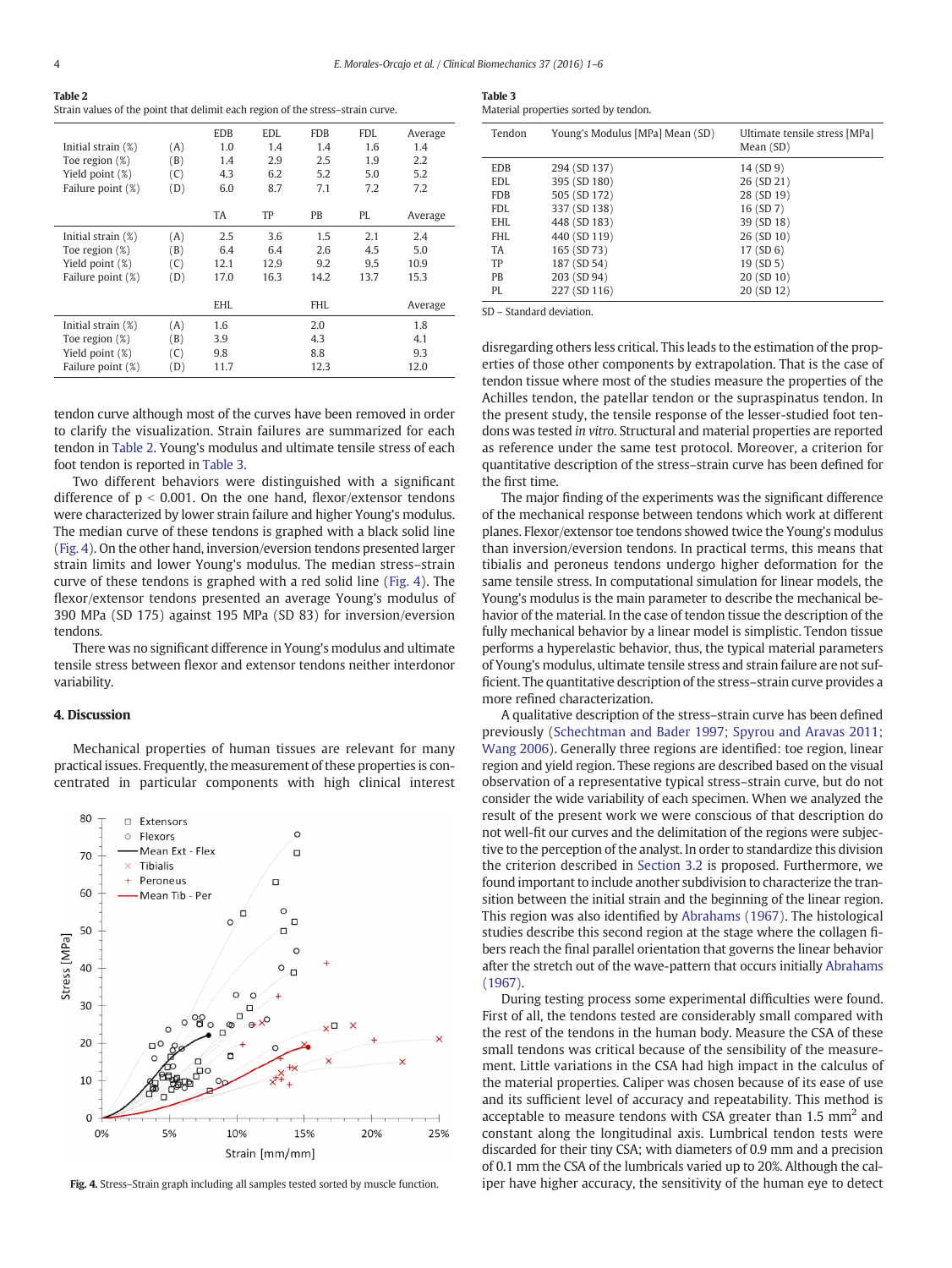

Fig. 5. Comparison of the CSA measured in the present study with the CSA reported by [Blanton and Biggs \(1970\).](#page-5-0)

contact between the caliper and the soft tissue is not better than 0.1 mm. [Vergari et al. \(2010\)](#page-5-0) found comparable results of the elliptical approximation against more sophisticated techniques. In the literature, only one study that report CSA of these smaller tendons were found. [Blanton and Biggs \(1970\)](#page-5-0) used a planimeter over a thirty magnifications projected area to determine tendon CSA and the values reported were similar (Fig. 5)

Clamping the samples at the testing machine is also a common difficulty testing soft tissues. The firmness with which the sample is fastened has to balance the sufficient strength to avoid the slip out of the sample, but not too much to brake collagen fibrils. Similar clamping systems, such as the used in this study, have been employed in previous uniaxial tensile tests of tendon tissue ([Abrahams 1967; Schechtman and](#page-5-0) [Bader 1997\)](#page-5-0). Due to the impact of the clamping system, stress concentrations were expected in the samples. Therefore, in physiological condition, values of tendon failure may be underestimated [\(Ker et al.](#page-5-0) [2000; Maganaris et al., 2008](#page-5-0)). This underestimation could be accentuated by the fact of reporting engineering stress instead of true stress. Engineering stress at tendon failure has been found around 10% smaller than the corresponding true stress [\(Vergari et al. 2011](#page-5-0)). From a clinical point of view the failure values reported can be considered as conservative.

Other parameter of the testing process, which may have an impact in the results, is the storage method, but the literature is inconsistent in this regard. Different studies conclude in conflicting resolutions about the influence of freezing storage in the mechanical properties. [Giannini et al. \(2008\)](#page-5-0) found important changes in frozen–thawed tendons compared to controls in a histological and mechanical analysis. Similarly, [Smith et al. \(1996\)](#page-5-0) found significant differences in mechanical properties comparing distinct freezing methods. However, [Huang et al.](#page-5-0) [\(2011\)](#page-5-0) did not register mechanical differences until the fifth freezing– thawing cycle. No alterations in the tensile properties in other human and animal tendon studies have been also reported ([Ho and Meng](#page-5-0) [2002; Jung et al. 2011; Vanbrocklin and Ellis 1965\)](#page-5-0). These contradictory results are also present in ligament literature [\(Moon et al. 2006; Viidik](#page-5-0) [and Lewin 1966](#page-5-0)). Nevertheless, for comparison purposes the unconfirmed impact of storage method is counteracted by the fact that most of the in vitro studies of human tendon used freezing methods to preserve the samples until the testing day.

Conversely, it has been observed in previous studies that tendons and ligaments exhibit strain rate sensibility [\(Abrahams 1967; Noyes](#page-5-0) [et al. 1974; Vanbrocklin and Ellis 1965; Wren et al., 2001\)](#page-5-0). As a viscoelastic tissue, tendons became stiffer at higher strain rates. The rate used in this study can be considered slow rate, thus in quick events such as ankle sprain the failure will occur later. The rate of strain has to be taken into account when comparing results of mechanical tests.

From the perspective of reconstruction surgery, the mechanical parameter used to evaluate a potential graft is the failure load. Previous studies in this matter have studied the structural properties of different foot tendons for reconstruction of Achilles tendon and knee ligaments. [Zhao and Huangfu \(2012\)](#page-5-0) reported strength values of anterior half of the PL of 322.4 N (SD 63.2) comparable to our measurement of 346 N (SD 196). Other in vitro studies have informed a failure load of 333.1 N (SD 137.2) and 348.8 N (SD 124.9) for PB [\(Datta et al. 2006; Sebastian](#page-5-0) [et al. 2007](#page-5-0)), somewhat higher than 239 N (SD 99) that we measured. In the same studies, failure loads of FHL of 511 N (SD 164.3) and 241.5 N (SD 82.2) were also reported. In that case, inferior to the 525 N (SD 200) currently measured. Bigger differences were found with the TP failure loads reported by [Giannini et al. \(2008\)](#page-5-0) which showed fourth times more strength than the samples tests in the current investigation.

Regarding material properties, the most complete dataset reported about these lesser-studied foot tendons was the investigation carried out by [Blanton and Biggs \(1970\).](#page-5-0) They investigated the ultimate tensile stresses depending on the position and function of the muscle. They reported lower extremity extensor and flexor tendon values separately. The stress failure ranged between 9–55 MPa for both groups being 26.2 MPa the average for extensor tendons and 31.2 MPa for flexor tendons. These results are similar to the range of 6–76 MPa obtained in the present study and the mean values of 22.3 MPa and 22.1 MPa for extensor and flexor tendons respectively. These results do not represent a significant difference between extensor and flexor tendons in accordance with [Cronkite \(1936\)](#page-5-0) findings. However, [Benedict et al. \(1968\)](#page-5-0) found a slightly higher difference between extensor and flexor tendons. Extensor tendons failed at an average stress of 92.3 MPa while flexors only reached 75.4 MPa. [Schechtman and Bader \(1997\)](#page-5-0) obtained a similar range, around 100 MPa of ultimate tensile stress for EDL tendons. In that study Young's modulus were not reported, but it can be inferred from their typical stress–strain curve, mean ultimate tensile stresses and mean strain failure results that they obtained values that doubled our measurements as happens with the Young's modulus reported by [Benedict et al. \(1968\)](#page-5-0) and [Giannini et al. \(2008\).](#page-5-0)

The disparity of results between experiments is likely caused by methodological differences such as storage method, criteria of exclusion, clamping system, preconditioning, preload configuration or strain rate coupled with the natural variability of living tissues [\(Cook et al.](#page-5-0) [2014](#page-5-0)). [Maganaris et al. \(2008\)](#page-5-0) argued that this discrepancy is substantially reduced when comparing mechanical properties using the same methodology. The properties assessed in this study constituted a reference of the mechanical properties of the balance foot tendons calculated on the basis of the same methodology.

As anecdotal note, during testing in the laboratory room was possible to hear the soft sound of the tendon fiber breakage which reminds the guitar strings break noise. [Benedict et al. \(1968\)](#page-5-0) pointed out this sound as rapidly break apart of fiber bundles.

This study assessed in vitro the mechanical properties of the main balance tendons of the human foot reporting structural and material properties sorted by tendon. Detailed information of the methodology employed during experiments was provided in order to frame the results for future applications. Although the number of specimens per tendon is limited, the potential of the study lies in the comparison between different foot tendons under the same test protocol. The results obtained can be utilized in different engineering and clinical applications. The